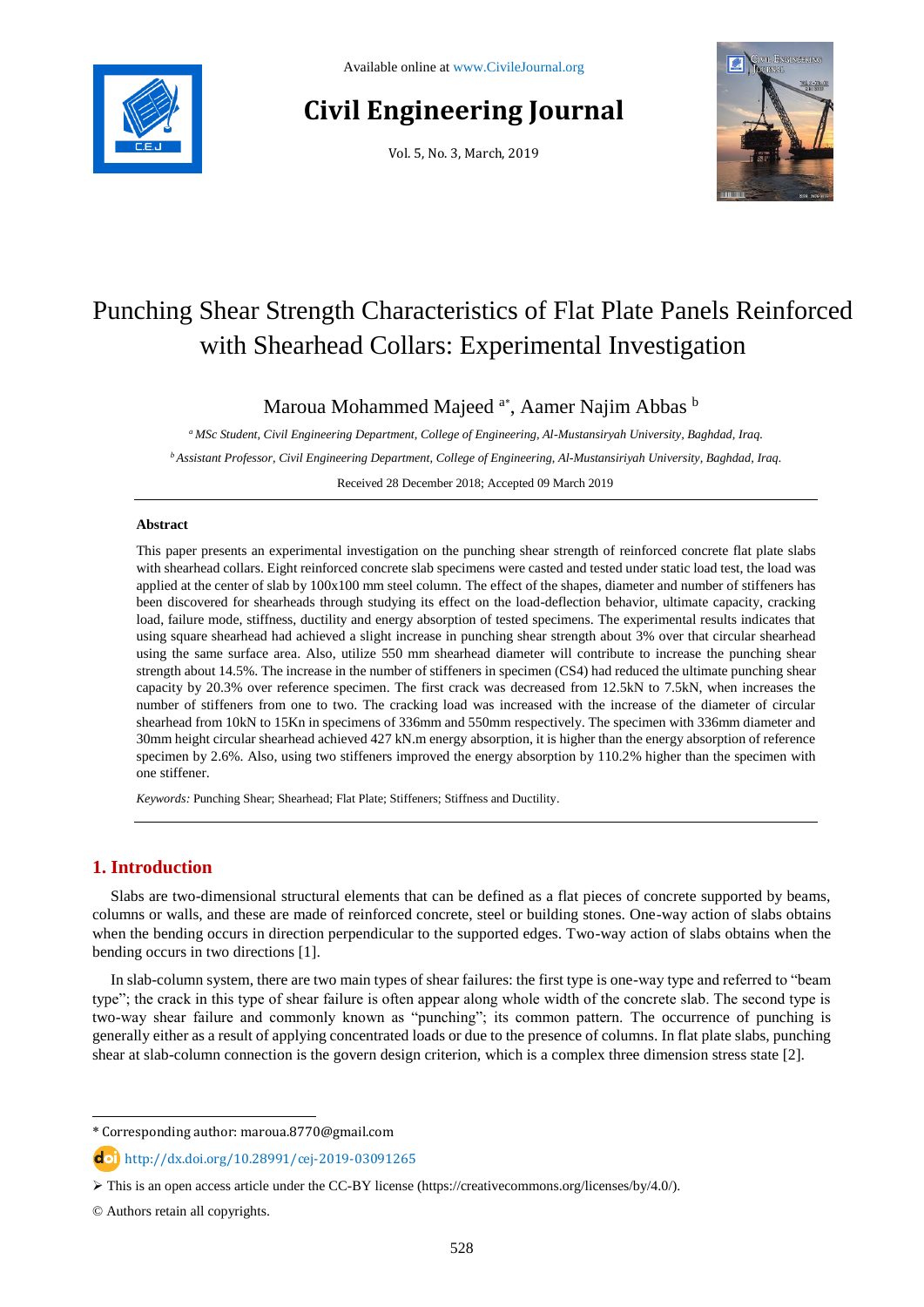#### *Civil Engineering Journal* Vol. 5, No. 3, March, 2019

The shape of punching failure surface at slab-column joint is similar to a truncated cone shape. The brittleness nature of this failure type, and hence sudden loading redistribution to surrounding columns is occurred, the collapse becomes a high dangerous possibility [2].

The arrangement of events happened in concrete slab under monotonically increasing in central load that can be briefly described as follows:

- Creation of a roughly circular crack around the column boundary on the tension side of the slab;
- Creation of new lateral and diagonal flexural cracks;
- Beginning of shear cracks at mid-depth of the slab at approximately (50-70) % of the ultimate load [2].

Shearhead can be formed using I- or wide flange- sections beams that cut and welded at the crossing point with ensuring that the arms extend through the column. There are two major advantages for utilizing shearheads; firstly, to widen the effective perimeter of shear critical section (bo); secondly, to enhance the negative bending strength of the slab. The steel rods bottom end near the shearhead, top rods (negative reinforcement) extend up over the structural steel. The main reinforcement column continues at column corners vertically [3].

Different types of shearhead reinforcement are available; however, each type has its own pros and cons regarding issues such as anchorage effectiveness, ease of placement and detailing, and finally total cost. Nevertheless, it is worthwhile mentioning that lots of available types of reinforcement enhance both of shear and flexural strength forces. It should be noticed that the increasing of flexural capacity could leads to failure in the brittle-nature when seismic loads are highly expected [4].

Typical types of shearheads used in different countries includes [5]:

- Two couples or single crossed channel or wide flange steel sections.
- Collars from steel channels (Giellinger shearheads).
- Steel plate.

Conventional shearhead systems, such as the ACI-type [6], are "fully integrated" in the sense that the shearhead is entirely cast into the slab. Recent research [7] and [8] into fully integrated shearheads has focused on increasing shear capacity under static gravity loading through improved composite action achieved by means of shear studs and anchor plates. These systems typically have high punching capacities but low ductility since failure is through punching in the concrete. The assemblages consisted of four I-shaped steel profiles with various lengths welded to the four faces of the rectangular columns. They showed improved punching shear strengths in comparison with conventional RC flat slabs [9]. Tests were also reported on shear-head systems that improve the ductility of the connection under cyclic loading in which, the behavior of the slab was controlled by the strength and stiffness of the shearhead.

The Geilinger collar closely related development in Europe in the field of punching shear strengthening. It consists of steel channel sections creating a rectangle larger than the column size, the load transfers from the slab to the collar and from there to the column by thick steel plates welded to the channels. Since the bearing stress under these plates is excessive, so an additional horizontal steel plate is required.

The Geilinger collars have many problems; first, there are concentration of stresses at corners of shearhead, second, the collar may conflict with the longitudinal reinforcement of the column and may be hard to place. Third, the depth of the structural steel sections must be significantly smaller than the slab thickness, usually there are two layers of reinforcement bars to be placed above and below the structural steel sections [10].

In the present investigation, the collars from steel channels (Giellinger shearheads) is used as punching shear reinforcement, this type of shearhead needs some modifications such as make a shearhead in circular shape to avoid the concentration of stresses on concrete at the corners of the shearhead. Abdu AL-Rahman, 2010 [11] investigated the effect of embedded shearhead steel plate as shear reinforcement in normal and steel fiber reinforced concrete. This investigation studied the effect of this shearhead and the quantity of steel fiber on reinforced concrete slab specimens behavior in punching case. Test results show for models with fiber contents of (0.25% and 0.75%), the ultimate load capacity at failure increases by (17.1% and 28.6%) respectively. Ultimate load capacity in specimens without steel fiber increase by (20%) for specimens with square steel plate, and by (31.4%) with cross-shape steel plate in comparison with reference slab. Better results can be obtain by using both steel fibers and steel plate as shear reinforcement by about (32.8% and 65.7%) to improve deformation characteristics in slab-column connections. Bompa et al. 2016 [12] investigated the structural behavior of hybrid members consisting of six reinforced concrete flat slabs with and without shear reinforcement .Fully integrated shearhead were used in the slab-steel column joint area. The isolated members were made of a closed section steel column stub that had four shearheads welded directly to it and fully embedded in the concrete flat slab. The study concluded that the addition of continuity plate surrounding column contributed to the increase punching shear strength from (1655 to 1830) kN. The structural form developed incrementally over the course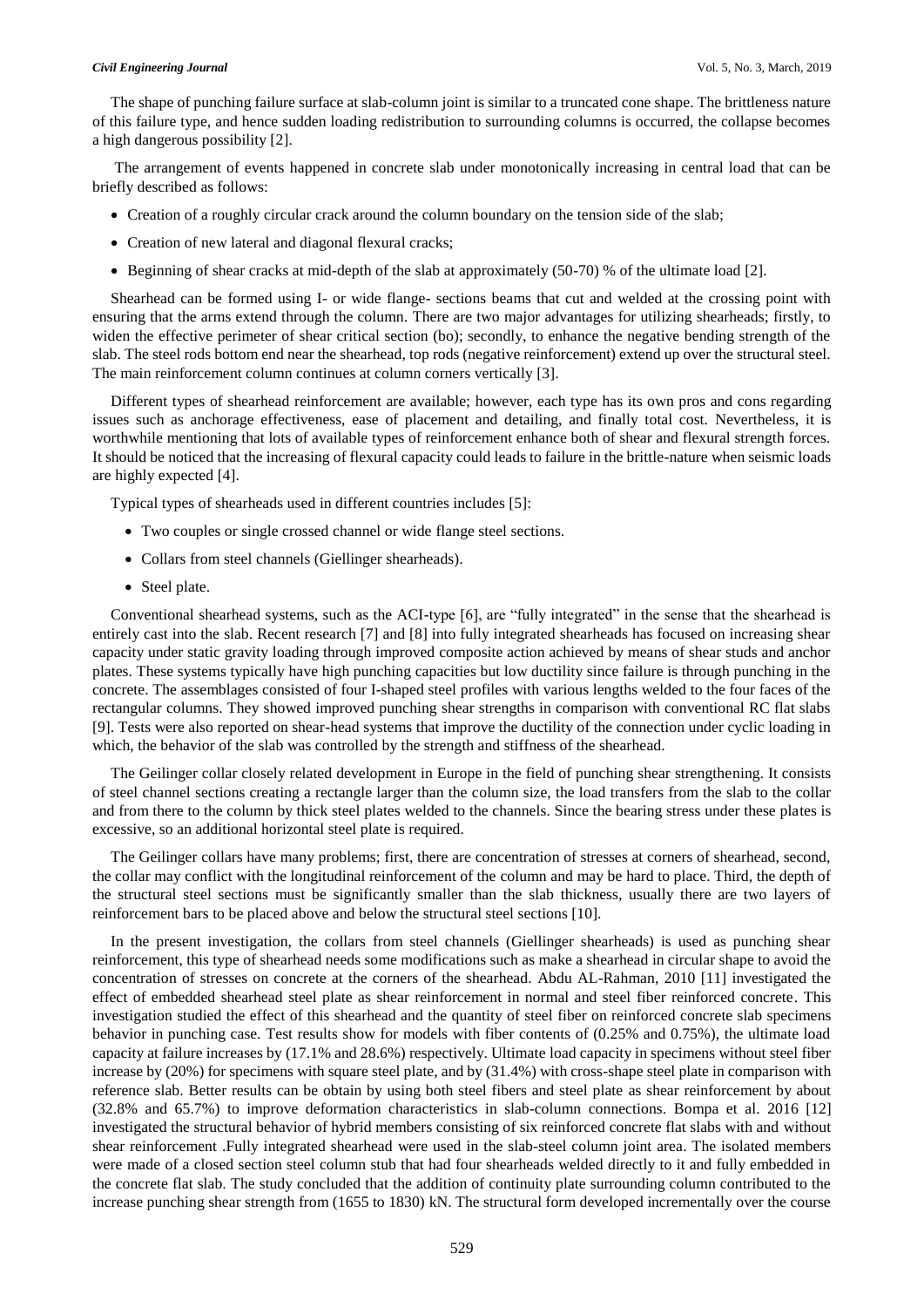#### *Civil Engineering Journal* Vol. 5, No. 3, March, 2019

of the research [13] and [9] during which time three types of shearhead were tested. The initial tests were carried out on a pair of hybrid flat slab specimens with fully embedded ACI type shearheads, which were tested to failure under gravity and combined gravity and cyclic lateral loading. They failed in punching shear and exhibited relatively little ductility under cyclic lateral loading. The tests with this arrangement [9] demonstrated the validity of the shearhead concept but the performance was impaired by localised concrete failure around the edge of the shearhead. Therefore, the circular shearhead mentioned in this study may be adopted as a solution for local concrete failure at shearhead edges. Chana and Birjandi also carried out an extensive testing programme on typical cruciform systems having various arrangements of steel beams, including a closed-type system provided with edge beams [14].

## **2. Experimental Work**

### **2.1. Specimens Details**

The experimental work of this study is based on three tested groups; group one (G1) contains four specimens that studied the shape effect of collar shearhead, group two (G2) contains two specimens that studied the number effect of stiffeners and group three (G3) contains two specimens that studied the diameter effect of collar shearhead. Simply supported panels having 80 mm thickness and  $1000\times1000$  mm sides dimensions. The c/c span between supports was 900 mm in both directions. Also, the flexural reinforcement was considered constant. The load was applied centrally by a steel column having dimensions 100×100 mm. The specifications and details of these slabs are listed in Table 1.

| Group No.      | <b>Specimens</b> | <b>Type of Shearhead</b>         | Dimensions of Shearhead (mm)      | No. of Stiffener in Each Direction |
|----------------|------------------|----------------------------------|-----------------------------------|------------------------------------|
|                | So               |                                  |                                   |                                    |
|                | SS <sub>1</sub>  | Square                           | $300 \times 300 \times 30$        |                                    |
| G <sub>1</sub> | SS <sub>2</sub>  | $400\times400\times30$<br>Square |                                   |                                    |
|                | CS1              | circular                         | 336 mm diameter with height 30 mm |                                    |
|                | CS <sub>3</sub>  | circular                         | 450 mm diameter with height 30 mm |                                    |
| G <sub>2</sub> | CS <sub>4</sub>  | circular                         | 450 mm diameter with height 30 mm | $\overline{c}$                     |
|                | CS <sub>2</sub>  | circular                         | 336 mm diameter with height 30 mm | 2                                  |
| G <sub>3</sub> | CS <sub>5</sub>  | circular                         | 550 mm diameter with height 30 mm | 2                                  |
|                |                  |                                  |                                   |                                    |

| Table 1. Characteristics of the tested slabs |  |  |  |
|----------------------------------------------|--|--|--|
|----------------------------------------------|--|--|--|

#### **2.2. Materials and Methods**

#### **2.2.1. Cement 60**

In this investigation type-I ordinary Portland cement was used, it was kept in a dry condition. The chemical and vergently conditions of this cement are conform to the ASTM C 150 [15] physical properties of this cement are conform to the ASTM C-150 [15].

## **2.2.2. Coarse Aggregate**

A coarse aggregate of maximum size 12 mm and with 2.58 specific gravity, see Figure 1. The coarse aggregate was **40** crushed and elongated to ensure the durability of concrete. The grading of coarse aggregate is conforming to the BS882 [16]. **Iraqi Specification**



**Figure 1. Grading curve for coarse aggregate**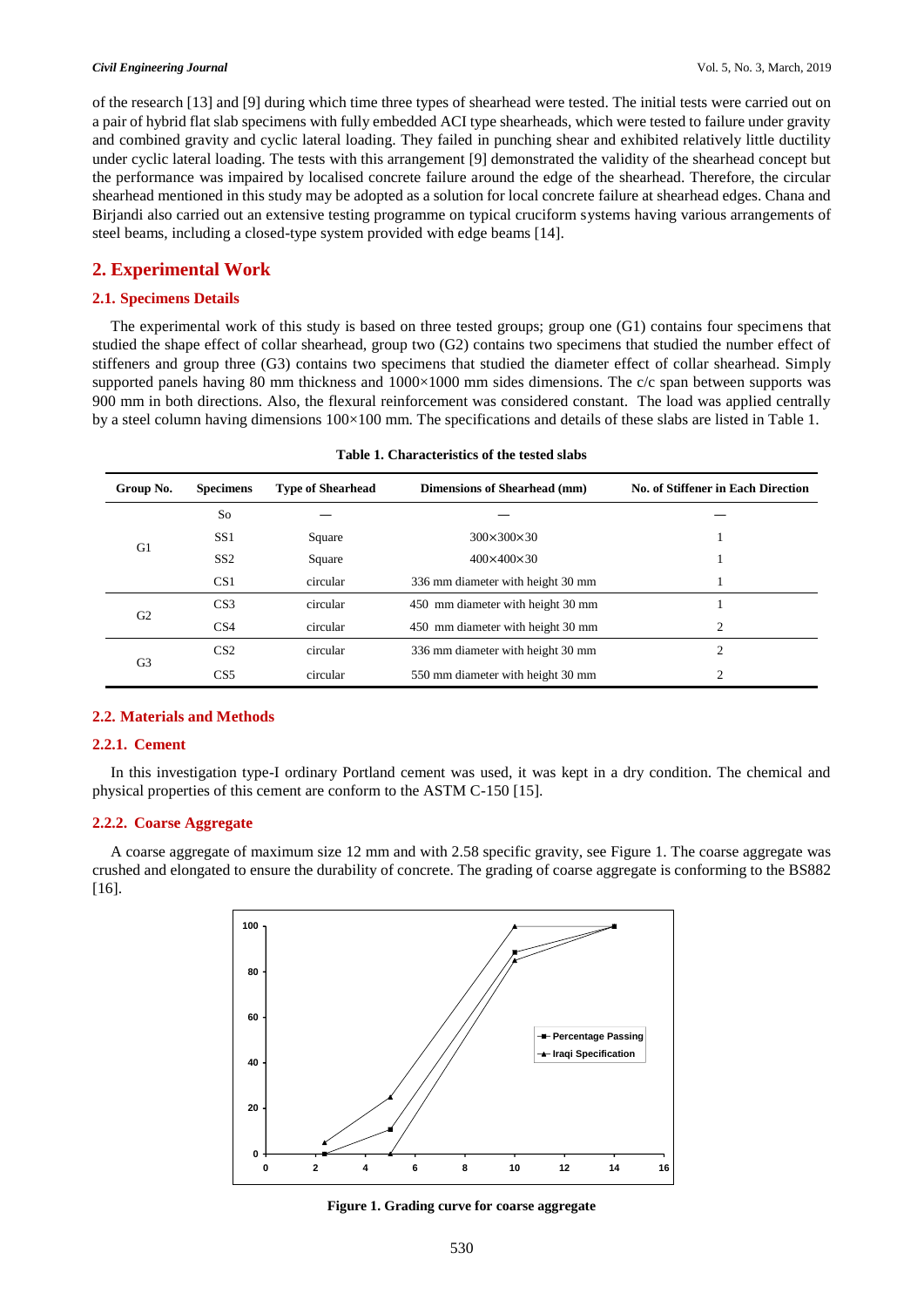#### **2.2.3. Fine Aggregate**

A fine aggregate of maximum size 5 mm and with 2.7 specific gravity, see Figure 2. The grading of sand is conforming to the BS882 [16].



**Figure 2. Grading curve for fine aggregate with grading limits in zone 2**

#### **2.2.4. Concrete Mix Proportions**

The mixing procedure was performed according to ACI committee 211.1-09 [17]. The fine and coarse aggregates were whished and dried, then the large particles was removed and the weights were prepared, then the compounds were mixed for 6-8 minute by drum mixer.

#### **2.2.5. Testing Procedure and Instrumentation**

After ending curing period of all cast specimens, specimens were kept in dry place for few hours for attaining surface dry condition. Thereafter, test was carried out in a hydraulic compression testing machine of capacity 3000 kN. All slabs are tested under eccentric load applied at the top of the specimen until failure. Vertical deflections were measured using dial gauges within the accuracy of 0.01 mm.

#### **3. Results and Discussion**

#### **3.1. Load-deflection Relationships of Group Ӏ**

The load–deflection histories of group one are shown in Figure 3. it was observed that the deflection at the center of the reference slab (So) was larger than that of strengthen specimens SS1 ,CS1 and SS2. These curves show that the load–deflection curves were initially linear which represent the load–deflection elastic relationship, and have a specific slop different than the slop of the straight line which appeared after crack stage. Next linear stage represents the relationship between load and deflection, this stage starts at first crack load until yielding of reinforcement steel, the slabs appeared large deformations due to propagation of cracks towards the slab edges and weakness of bond between concrete and reinforcing steel bars. In post–yielding stage (failure stage) produces non-linear relationship between load and deflection. The deflection was increased significantly and the cracks increased in its dimensions length and width, until failure of tested specimens. The load-deflection curves give an indication on the stiffness degradation of tested slab under loading.



**Figure 3. Load–deflection curves for group one**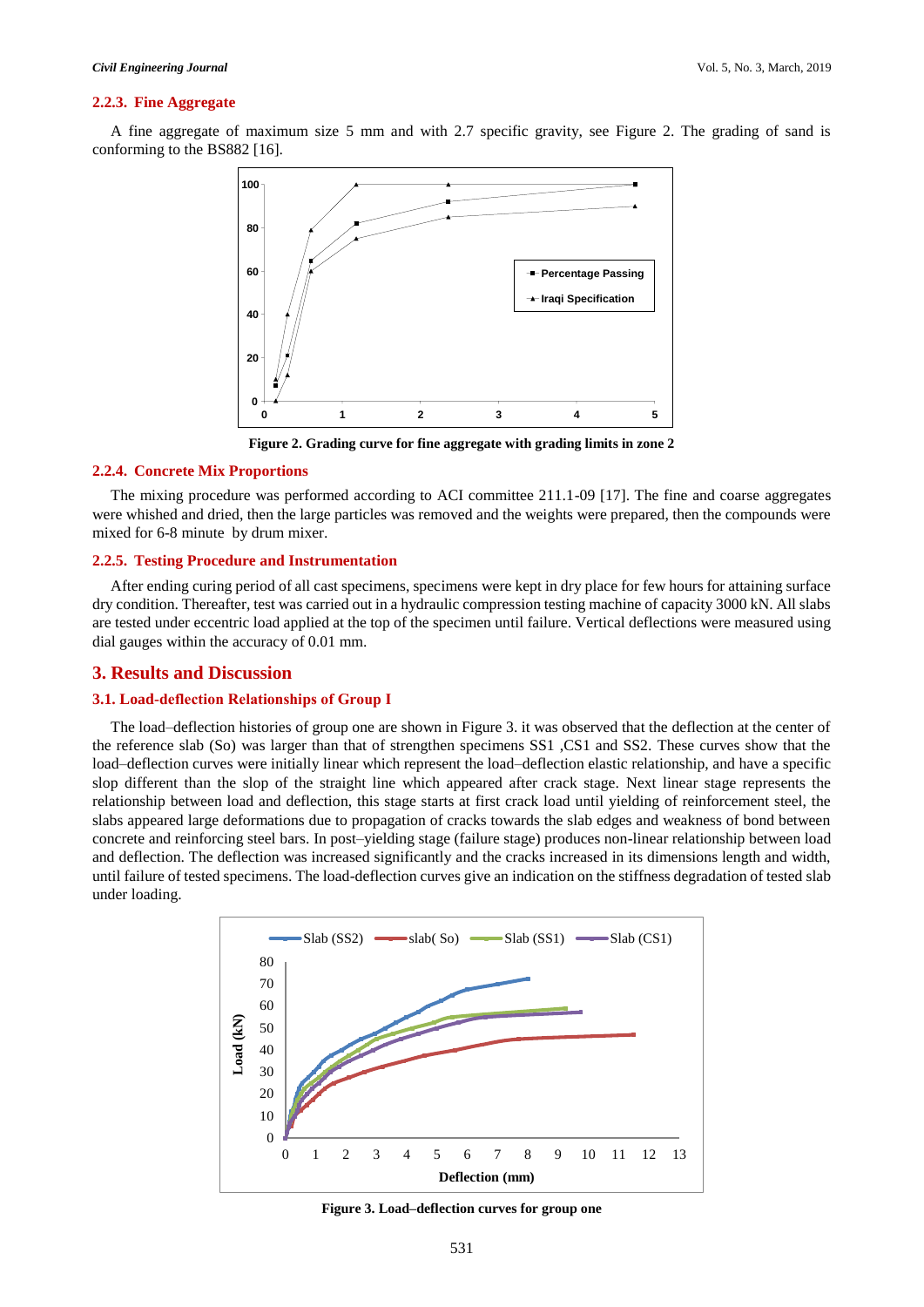#### **3.2. Load-deflection Relationships of Group ӀӀ**

Figure 4 shows the load–deflection curves comparison for reference panel (CS3) with panel (CS4) that have one stiffener and two stiffers respectively. Typically the specimen behavior passes through three stages; stage one, its linear elastic stage, starts at load applying and extend until appearance of first crack, the specimens recorded good response to load, and there is a convergence in load-deflection curves of two specimens. The second stage (elasto-plastic stage) starts after appearance of first crack until yielding of reinforcing steel, this stage characterized by appearance new cracks extend to the outer edges of the slab. The post-cracking stage characterized by increasing the deformations increments corresponding to the load increments. The later stage starts after yielding reinforcing steel until failure of the specimens. The last part of load–deflection curve characterized by large deflections increments through loading. At the same load level, it is significantly noticed that the specimen CS4 with double stiffeners have deflection larger than the deflection of slab CS3 with single stiffeners. It may be attributed to creation two cracks starts at the free ends of flange through the confined concrete between flanges. The concrete contribution between flanges was reduced to resist the applied stresses due to the separation from the concrete outside the stiffeners, as shown in Figure 5.



**Figure 4. Load–deflection curves for group two**



**Figure 5. Creation of crack in specimen (CS4)**

#### **3.3. Load-deflection Relationships of Group ӀӀI**

In group three, the diameter of shearhead effect toward reducing the deflection of the specimen, i.e., the deflection decreased by using larger shearhead collar diameter. As shown in Figure 6, three stages can be distinguished through observation of load–deflection curves; first linear stage, represent the elastic rang of the member, other linear stage represent the elasto-plastic behavior and third stage (failure stage) can be seen in post-yielding stage. At the same level of loading, the specimen CS2 with small diameter has large deflection than specimen CS5 with large diameter respectively.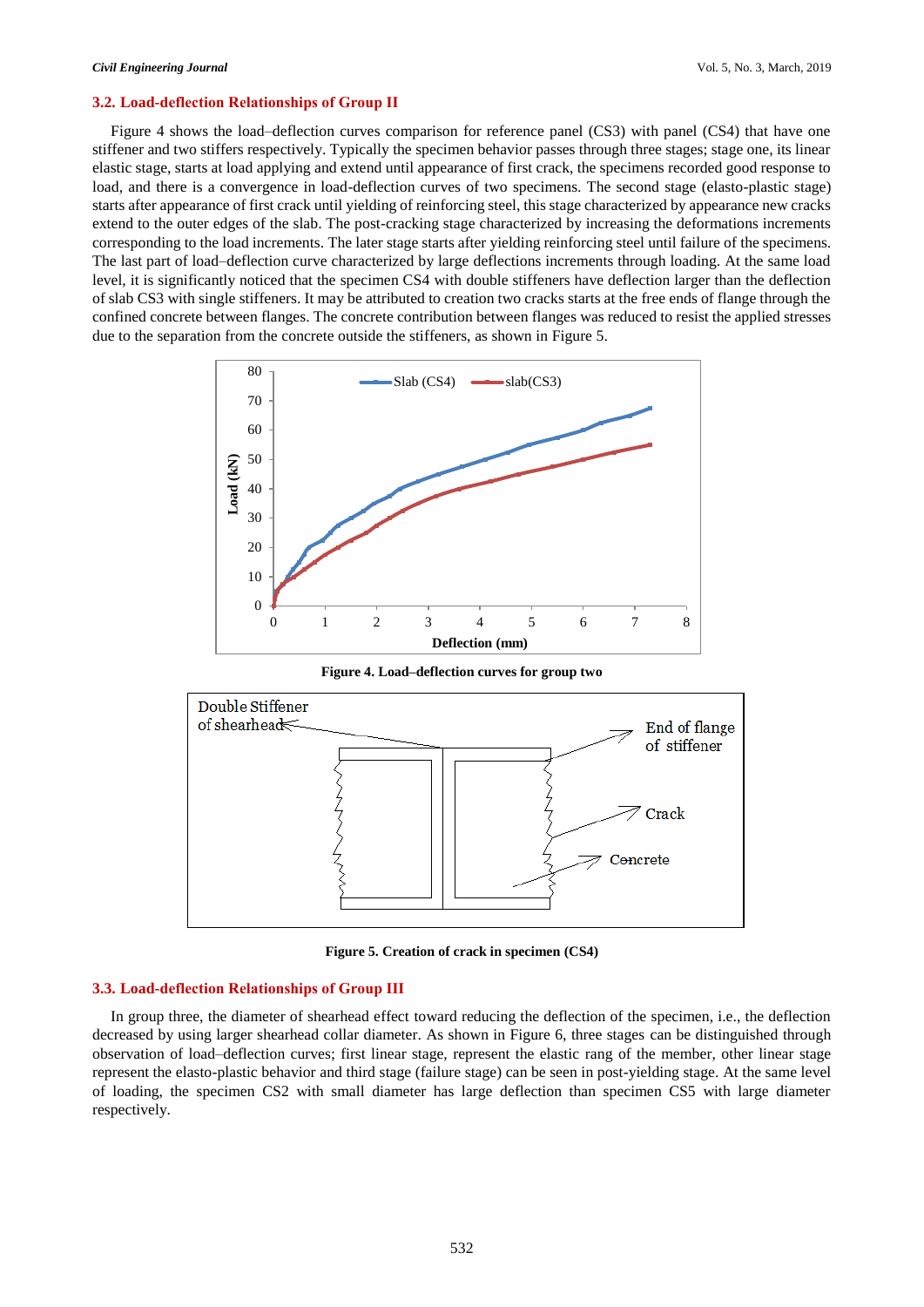

**Figure 6. Load–deflection curves for group three**

#### **3.4. Ultimate Punching Shear Capacity**

The main aim of this study is to determine the ultimate punching shear capacity of specimen with proposed shearhead reinforcement and make comparison with reference slab (without shearhead). The observed load capacities of the tested slabs are shown in Table 2. The experimental results indicate that the slab in group (1) SS1, SS2 and CS1 give an increase in ultimate load capacities over that the reference specimen (So) by about 21.8%, 25.5% and 54.2%. The specimen CS1, SS1 and SS2 were reinforced with circular shearhead (336mm diameter), square shearhead 300×300 mm and square shearhead 400×400 mm respectively. The shearheads of these specimens is enough to resist the punching stress, and the punching shear stresses is low due to the increasing in loaded area.

For group two, experimental results showed that the increase in the number of stiffeners in specimen CS4 reduced the ultimate punching shear capacity by about 20.3% over reference specimen CS3; specimen CS3 contains one stiffener and specimen CS4 contains two stiffeners.

Finally, the ultimate load was increased about 14.5% when increasing the diameter of shearheads from 336 mm to 550 mm in specimens CS2 and CS5 respectively.

| Group No.      | <b>Specimen</b> | <b>First Crack</b> | <b>Improvement of Pcr</b><br>(%) | <b>Ultimate Load</b><br>(Pu) | <b>Improvement of Pu</b><br>$(\%)$ | Pcr/Pu<br>$\frac{6}{9}$ | Mode of failure |
|----------------|-----------------|--------------------|----------------------------------|------------------------------|------------------------------------|-------------------------|-----------------|
|                | So              | 13                 | $\mathbb{R}$                     | 47                           | $\mathbb{R}$                       | 27.6                    | flexure         |
| G1             | CS <sub>1</sub> | 6.5                | $50*$                            | 57.25                        | 21.8                               | 11.3                    | flexure         |
|                | SS <sub>1</sub> | 7.5                | $42.3*$                          | 59                           | 25.5                               | 12.7                    | punching        |
|                | SS <sub>2</sub> | 11.5               | $11.5*$                          | 72.5                         | 54.2                               | 15.8                    | punching        |
| G <sub>2</sub> | CS <sub>3</sub> | 12.5               | R                                | 73.75                        | $\mathbb{R}$                       | 16.9                    | combined        |
|                | CS <sub>4</sub> | 7.5                | $40*$                            | 58.75                        | $20.3*$                            | 12.7                    | combined        |
| G <sub>3</sub> | CS <sub>2</sub> | 10                 | R                                | 68.75                        | $\mathbb{R}$                       | 14.5                    | combined        |
|                | CS <sub>5</sub> | 15                 | 50                               | 78.75                        | 14.5                               | 19                      | flexure         |

**Table 2. The load capacity and first crack of the tested slabs**

\* Decrease of improvement and R is the reference specimen of each group.

#### **3.5. Cracking Load**

The experimental results of tested slabs with first crack load are mentioned in Table 2, the crack opened when the applied stress reached to the tensile strength of concrete. For group one, the first crack was opened at 6.5, 7.5 and 11.5 kN for specimens CS1, SS1 and SS2 respectively. While the reference specimen achieved first crack at load 13 kN. The decrease in first crack load of specimens CS1, SS1 and SS2 is may be due to weak of bonding between concrete and steel shearhead.

The group two includes two specimens CS3 and CS4 the first crack was deceased from 12.5 to 7.5 kN when increase the number of stiffener from one to two stiffeners.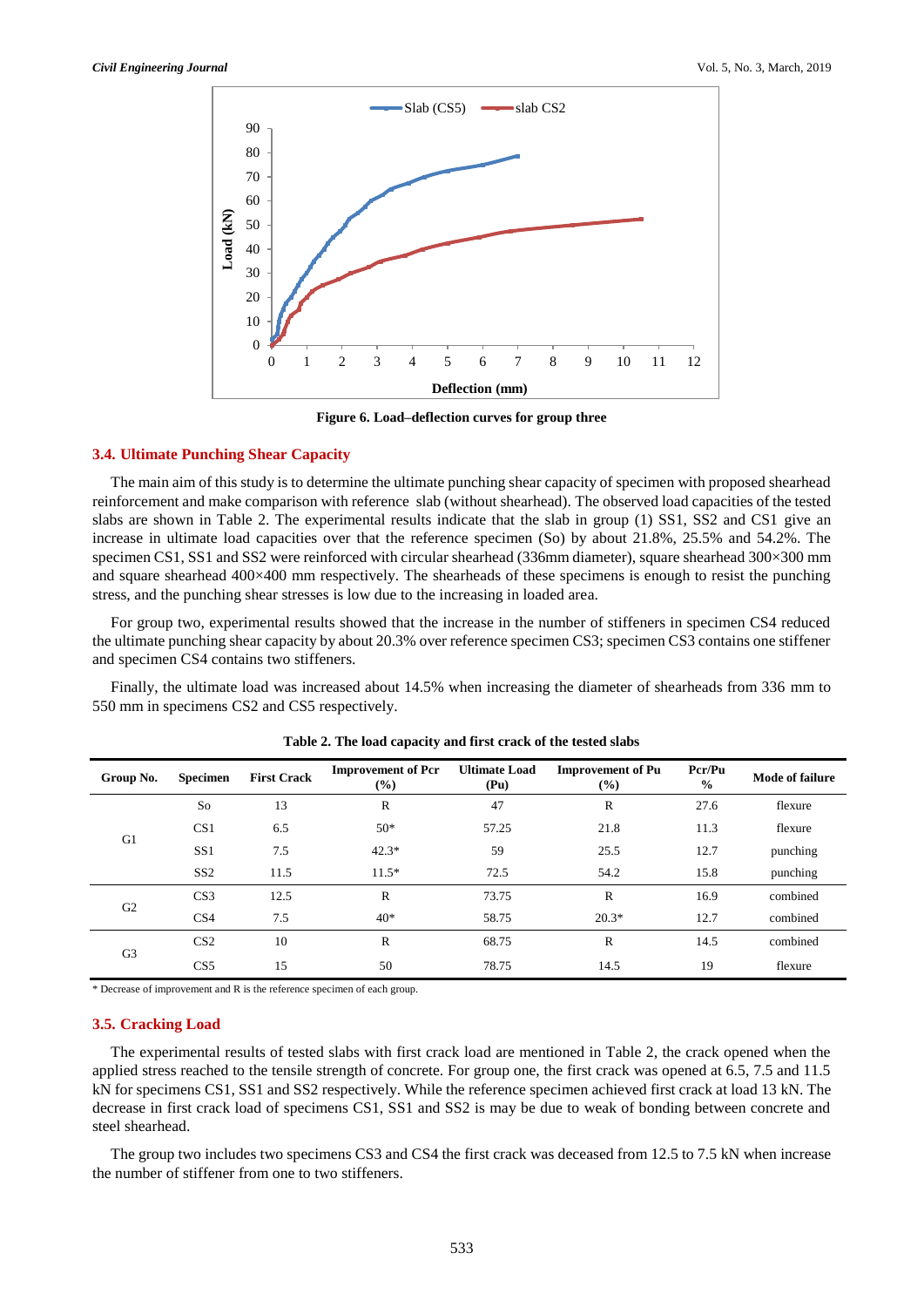In group three, the cracking load was increased with increase the diameter of circular shearhead from 10 to 15 kN in specimens CS2 and CS5 respectively; specimens CS2 and CS5 have diameter 336 and 550 mm respectively.

### **3.6. Mechanical Behavior of Slabs**

#### **3.6.1. Group One**

Four specimens were tested concentrically under static load; two of tested specimens failed in flexural mode; reference specimen So and CS1. While other two specimens SS1 and SS2 failed in punching shear mode. A punching failure was attained when a cone of concrete completely punching out of the slab, see Figures 7, 8, 9 and 10. The failure was brittle with no prior warning; the suddenness of the failure can be concluded from load–deflection curve. On the other hand, the flexural failures of specimen So and CS1 was characterized by ductility more than other specimens, the specimen can absorb a large part of energy at the advanced stage of loading.



**Figure 7. Crack pattern of reference specimen (So) Figure 8. Crack pattern of specimen (CS1)** 







**Figure 9. Crack pattern of specimen (SS1) Figure 10. Crack pattern of specimen (SS2)** 

#### **3.6.2. Group Two**

Two specimens were tested under static load. The failure mode of two specimens may be considered as flexuralpunching shear failure (combined failure) in which both flexural and punching shear crack were observed at tension face of the slabs. The failure of specimens was moderately ductile failure and the formation of complete failure was gradual. See Figures 11 and 12.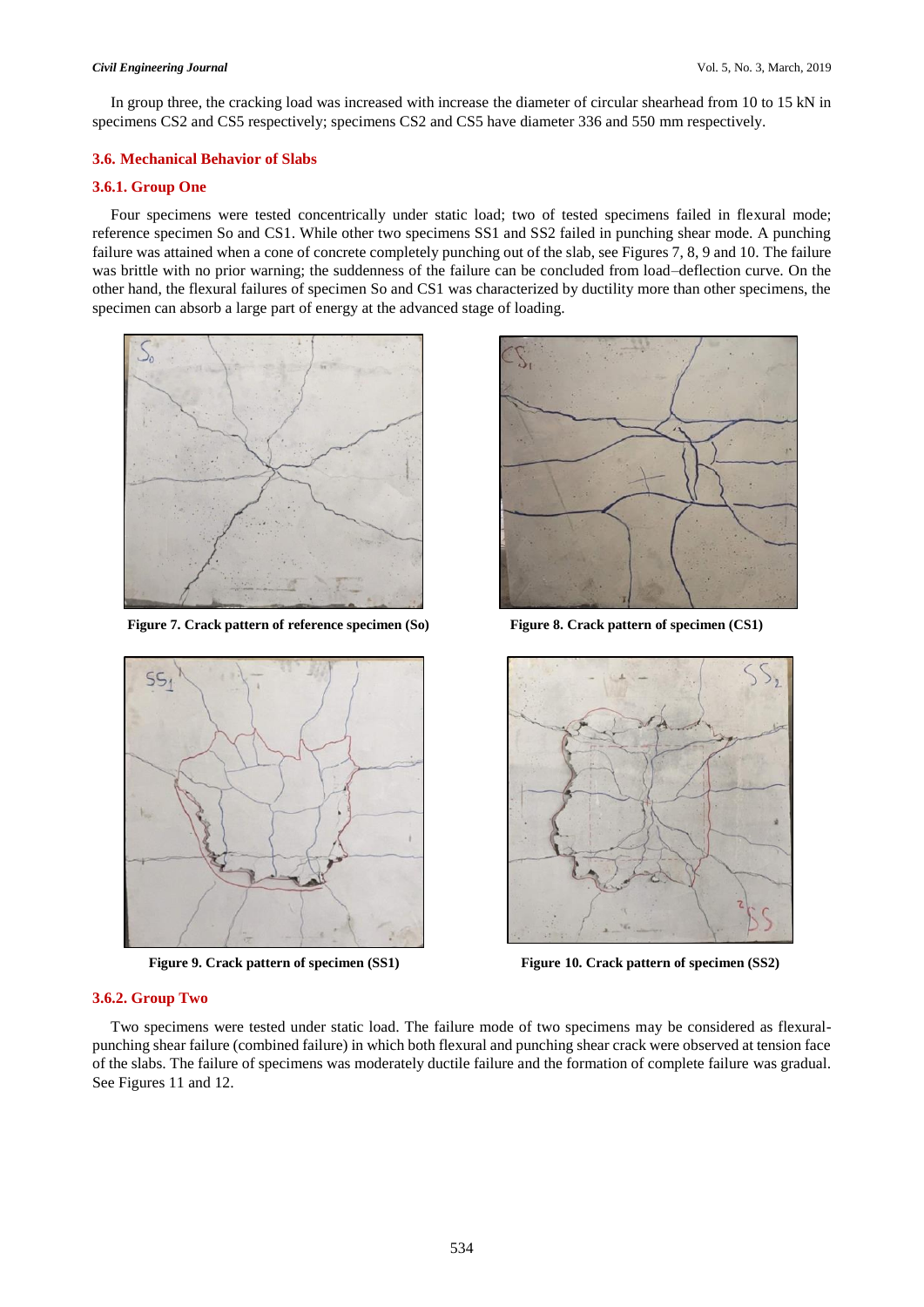

 **Figure 11. Crack pattern of specimen (CS3)** Figure 12. Crack pattern of specimen (CS4)



#### **3.6.3. Group Three**

Two specimens were tested under static load with shearhead diameters 336 and 550 mm for specimen CS2 and CS5 respectively. The failure of specimen CS5 was flexural failure mode, the flexural crack clearly observed at the tension face of the slab, several cracks were extended to the compression face. Figures 13 and 14 shows other specimens with small diameter were failed by flexural-punching shear failure, in which the flexural and punching cracks were appeared at the tension face of the slab.





**Figure 13. Crack pattern of Specimen (CS2) Figure 14. Crack pattern of specimen (CS5)** 

## **3.7. Crack Pattern and Failure Modes**

#### **3.7.1. Group One**

The first crack of all the tested specimens in group one was observed at the tension face of the slab near the column stub in case of unreinforced panel (without punching shearhead reinforcement), while the first crack of the specimen with punching shear reinforcement was observed at the tension face of the slab near the shearhead edges.

At the initial stage of loading cracks extended along the tension reinforcement in two directions. These cracks extend gradually to the slab edges accompanied with increasing its width, a new cracks appeared in the diagonal axis of the panel and extended to the corners. The first flexural cracks initiated at 27.6% of the ultimate load as shown in Table 2. At this stage, the tensile stresses of concrete in specimen equal to the applied stresses. At advanced stage of loading, the reference specimen failed by flexural mode as a result of increasing the crack width interestingly. The slab with circular shearhead have first crack load 11.3% of ultimate load, the cracks appeared at the tension face of the slab approximately under shearhead edges. These cracks extended with the same direction of flexural reinforcement. With loading, the diagonal cracks extend toward the slab corners. At the advanced stage of loading, secondary cracks speared from the primary crack with direction perpendicular to the main crack and create a punching zone pulled out from the slab.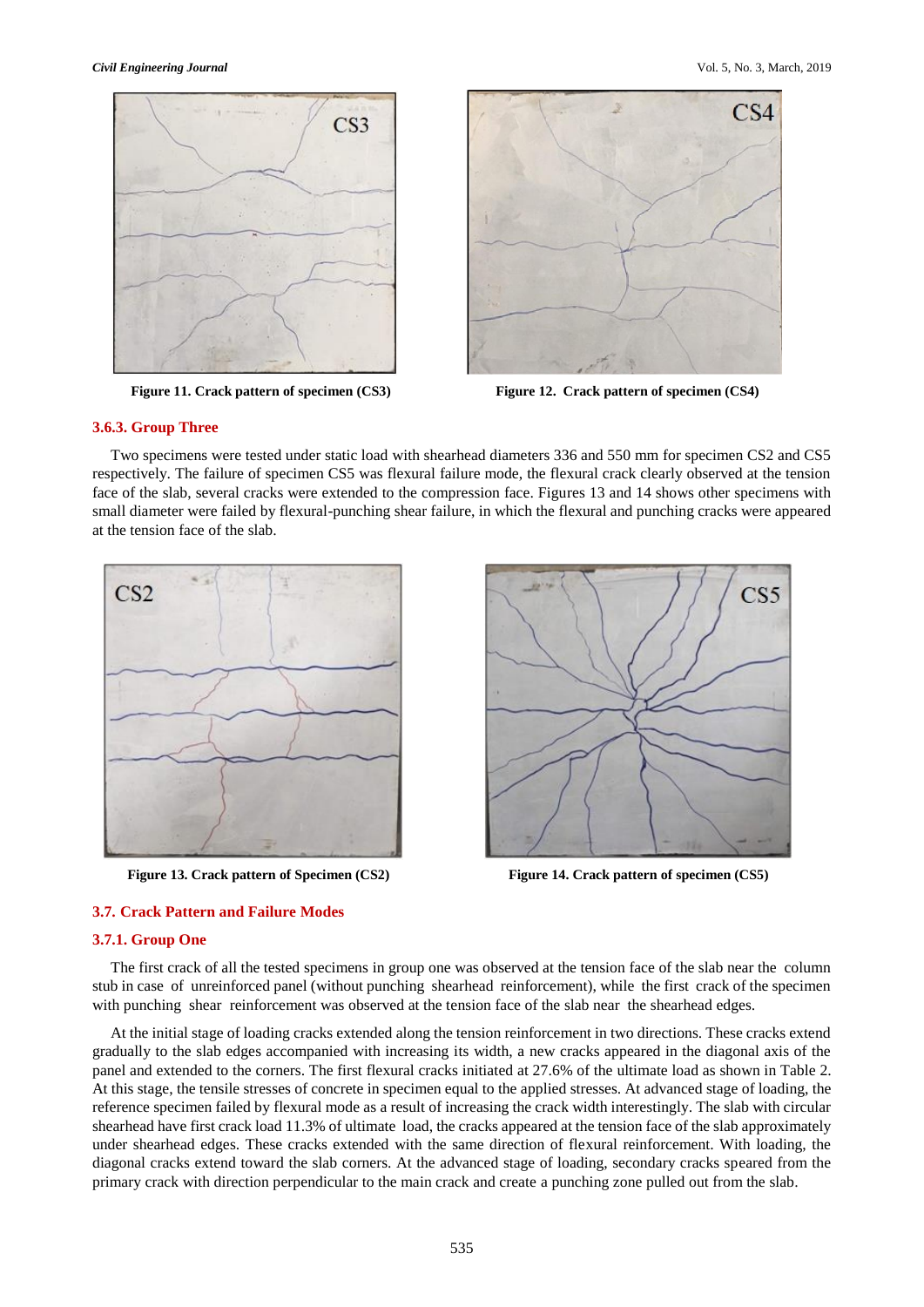The square shearhead slabs achieved cracks load at 12.7% of ultimate load in specimen SS1 and 15.8% in specimen SS2 of ultimate load. By the same way, the first crack appeared at the tension face of the slab near shearhead edges and extended with the same direction of flexural reinforcement. With loading, new cracks appeared between the later cracks approximately at the shearhead edges cause failure of slabs by punching shear.

#### **3.7.2. Group Two**

The tested results of crack and ultimate loads of tested slab in group three were mentioned in Table 2, the first crack of specimen CS3 was create at 16.9% of ultimate load. The first crack was appeared around the edges of shearhead collar on the tension face of the slab panel. The crack was propagated parallel to the flexural reinforcement toward the slab edges until appearing secondary cracks connect the flexural cracks together, these secondary cracks positioned around the shearhead edges and continue to increase in width until failure of the specimens by flexural and punching shear cracks (combined action of flexural and punching shear failure). The failure was moderate in the progressive collapse.

On the other hand, the specimen CS4 which strengthened by shearhead with two stiffener in each direction, the first cracks appeared around the edges of shearhead at 12.7% of ultimate load. The cracks extend gradually to the outer edge of the slab parallel the flexural reinforcement in addition to create new cracks extend diagonally to the slab corners. At the advanced stage of loading, the slab failed in ductile mode by flexural and punching shear cracks.

#### **3.7.3. Group Three**

The first crack appeared at about 14.5% and 19% of ultimate load for specimens CS2 and CS5 respectively. The specimen CS2 failed by combined failure of punching and flexural, while specimen CS5 failed by flexural failure.

#### **3.8. Energy Absorption**

The use of shearhead as punching shear reinforcement in slabs increasing the energy absorption of tested specimens, the amount of improvement in energy absorption of specimen SS1 (square shearhead with 300×300×30 mm dimensions) almost negligible (about 0.4%) over the reference specimen So. For specimen SS2 (square shearhead with 400×400×30 mm dimensions), the amount of improvement in energy absorption reached 274.2% as compared with reference specimen So. The specimen CS1 (circular shearhead with 336 mm diameter ×30 mm height of shearhead) achieved an energy absorption 427 kN.mm higher than the reference specimen So by about 2.6%, see Table 3.

| <b>Specimen</b> | <b>Energy absorption</b><br>(kN/mm) | Percentage (%) Improvement of energy<br>absorption |
|-----------------|-------------------------------------|----------------------------------------------------|
| So              | 415.9                               | $R^*$                                              |
| SS <sub>1</sub> | 417.6                               | 0.4                                                |
| SS <sub>2</sub> | 1556.3                              | 274.2                                              |
| CS <sub>1</sub> | 427                                 | 2.6                                                |
| CS <sub>3</sub> | 355                                 | $R^*$                                              |
| CS <sub>4</sub> | 746.5                               | 110.2                                              |
| CS <sub>2</sub> | 1163.6                              | $R^*$                                              |
| CS <sub>5</sub> | 1363.5                              | 17.1                                               |

**Table 3. The energy observation of tested slabs**

\*R: is the reference specimen of each group.

The energy absorption of specimen with two stiffeners more than that specimen of one stiffeners by about 110.2%, this improvement in the amount of energy absorption is may be attributed to increase the elasticity of the shearhead in specimen of one stiffener, the specimen with two stiffeners have more rigidity, the specimen with one stiffener failed with large displacement in comparison with specimen of two stiffeners.

The increase in the shearhead diameter gives a beneficial effect in increasing the energy absorption of the tested specimens; the specimen CS5 and CS5 of diameter 450mm and 550mm respectively gives largest energy absorption than specimen CS2 and CS2 of dimensions (336mm), large diameter gives high load capacity with small deflection made the area under the load-deflection curves increased accordingly.

#### **3.9. Ductility**

Ductility could be calculated from the ratio of the maximum deflection at ultimate load to the deflection at yielding load [18]. Table 4 shows the deflection readings at ultimate carrying capacity and at yield load in addition to the ductility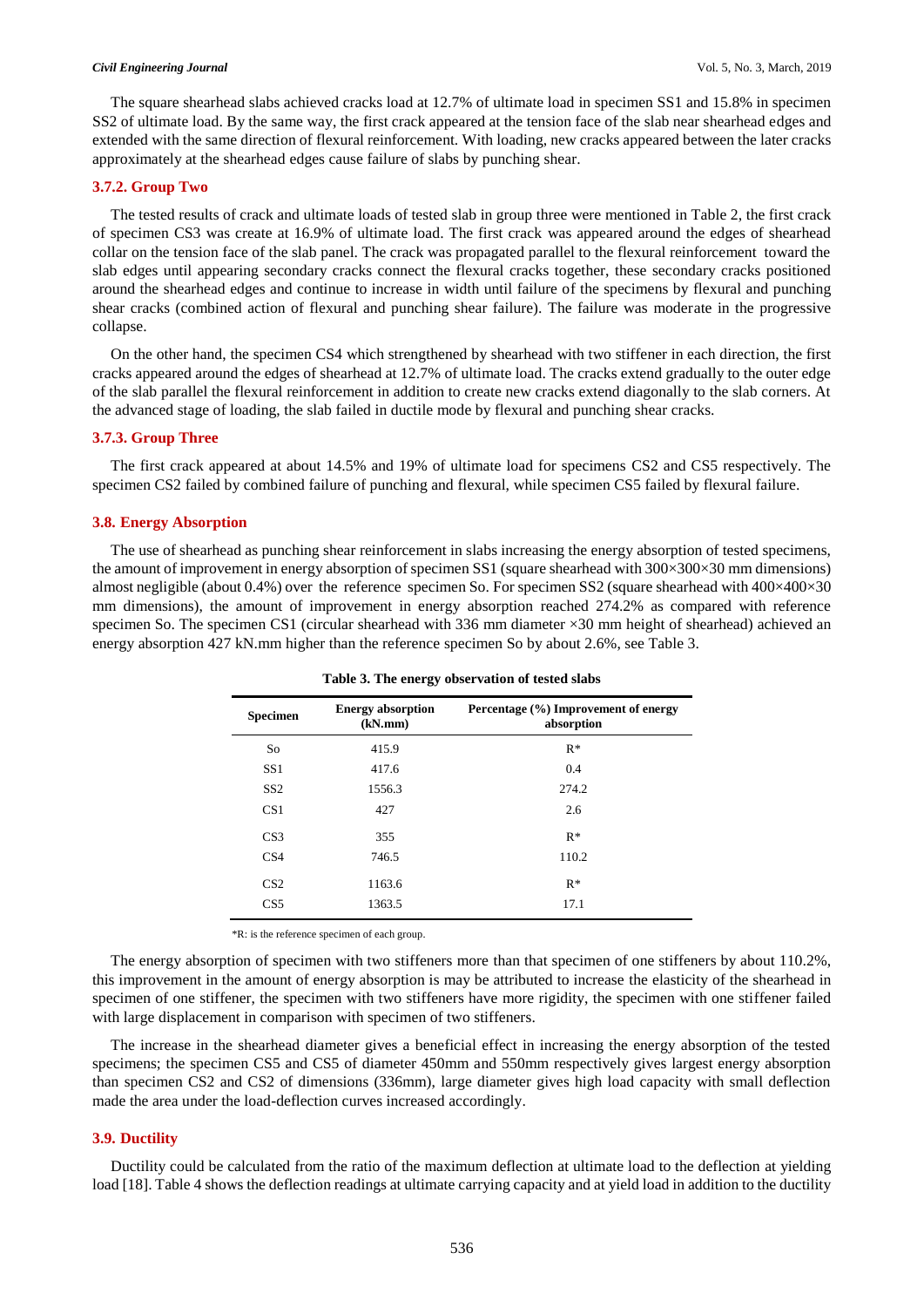index for each specimen. For group one the reference specimen recorded minimum ductility in comparison with specimens has shearhead reinforcement.

All types of shearhead were not recorded largely different in ductility index; slight decrease in ductility of square shearhead SS2 was observed.

Slight increases in ductility for group two when increasing the number of stiffeners may be neglected. The ductility of slabs of group three was decreased with increasing of shearhead diameter; 20%, the amount of decreasing in ductility of specimen CS5 with respect to reference specimens CS2.

| <b>Specimen</b> | $\Delta$ u (Deflection at Failure)<br>(mm) | $\Delta y$ (Deflection at Yield)<br>(mm) | <b>Ductility</b><br><b>Index</b> | % Increase in<br><b>Ductility Index</b> |
|-----------------|--------------------------------------------|------------------------------------------|----------------------------------|-----------------------------------------|
|                 |                                            | <b>Group one</b>                         |                                  |                                         |
| So              | 11.5                                       | 4.6                                      | 2.5                              | $\mathbb{R}$                            |
| SS <sub>1</sub> | 9.25                                       | 2.4                                      | 3.8                              | 52                                      |
| SS2             | 8                                          | 2.95                                     | 2.7                              | 8                                       |
| CS <sub>1</sub> | 9.75                                       | 2.9                                      | 3.3                              | 32                                      |
|                 |                                            | Group two                                |                                  |                                         |
| CS <sub>3</sub> | 7.75                                       | 4.1                                      | 1.8                              | $\mathsf{R}$                            |
| CS <sub>4</sub> | 9.5                                        | 4.75                                     | $\overline{2}$                   | 11.1                                    |
|                 |                                            | <b>Group three</b>                       |                                  |                                         |
| CS <sub>2</sub> | 8.6                                        | 3.35                                     | 2.5                              | $\mathbb{R}$                            |
| CS <sub>5</sub> | 7                                          | 3.4                                      | 2                                | 20                                      |

| Table 4. The ductility of tested slabs |  |
|----------------------------------------|--|
|----------------------------------------|--|

\*R: is the reference specimen of each group.

#### **3.10. Stiffness**

The stiffness of each tested slab is shown in Figure 15 and Table 5, it is significantly appeared that the initial stiffness of references slab (So) is lower than the strengthened specimen CS1, SS1 and SS2.

The amount of reduction in stiffness in the references slab So between 25 and 50% of the ultimate load was 38%. In contract, the reduction in the stiffness of strengthened specimen SS1, SS2 and CS1 was 45.1, 49.6 and 36.6% respectively. The rate of degradation in stiffness of slabs with square shearhead is higher than that of the reference slab. On the other hand, the rate of degradation in stiffness of slab with circular shearhead is less than the reference specimen, also, it is noticed that the references panel slab (So) suffers large deterioration as result of punching shear and flexural cracks.

At 75% of ultimate load the specimen (So) recorded 8.81 kN/mm stiffness. At this stage, the specimen lacked 66.2% of its initial stiffness. At the failure, the reference specimen lacked about 83.9% of its initial stiffness.

In specimen SS1, the stiffness at 25% of ultimate load reached to 44.7kN/mm, so it is larger than the stiffness of references specimen at the same loading level. At loading level 50% of the ultimate load, the specimen recorded 45.1% reduction in its stiffness in comparison with the state of specimen at 25% loading level. The reduction of stiffness of specimen SS1 at 75% of ultimate load reached to 65.8% with respect to its stiffness at 25% of ultimate load. At failure, the reduction of stiffness reached 85.7% of its stiffness at 25% of ultimate load. It is significantly noticed that the initial stiffness of references specimen is smaller than the stiffness of the specimen with shearhead. But, the amount of reduction in the stiffness of shearhead specimen was larger than that of reference specimen. This large deterioration may be attributed to concentration of stresses at corners of shearhead to make the cracks propagation faster than that of references specimen, this leads to significant reduction in stiffness through loading.

A similar behavior can be observed in specimen CS1 related to the degradation in its stiffness; at 50% of ultimate load, the stiffness reduction was about 36.6% in comparison with specimen stiffness at 25% of ultimate load, in consequence, the specimen CS1 recorded stiffness reduction about 61.2% with respect to its stiffness at 25% of ultimate load. Finally, 83% of stiffness reduction was achieved at ultimate failure load when increasing the dimensions of shearhead in specimen SS2. The behavior did not significantly differ in comparison with the same type of shearhead; 49.6, 73.1 and 83%, amount of stiffness reduction at 50, 75 and 100% of ultimate capacity respectively.

In group two, increasing the number of stiffeners didn't affect clearly on the rate of the stiffness loss of the tested slabs. The specimen CS3 lost 42.8% from its stiffness at 50% of ultimate load, 62.3% at 75% of ultimate load and 67.4% at 100% of ultimate load in comparison with specimen stiffness at 25% of ultimate load. While the specimen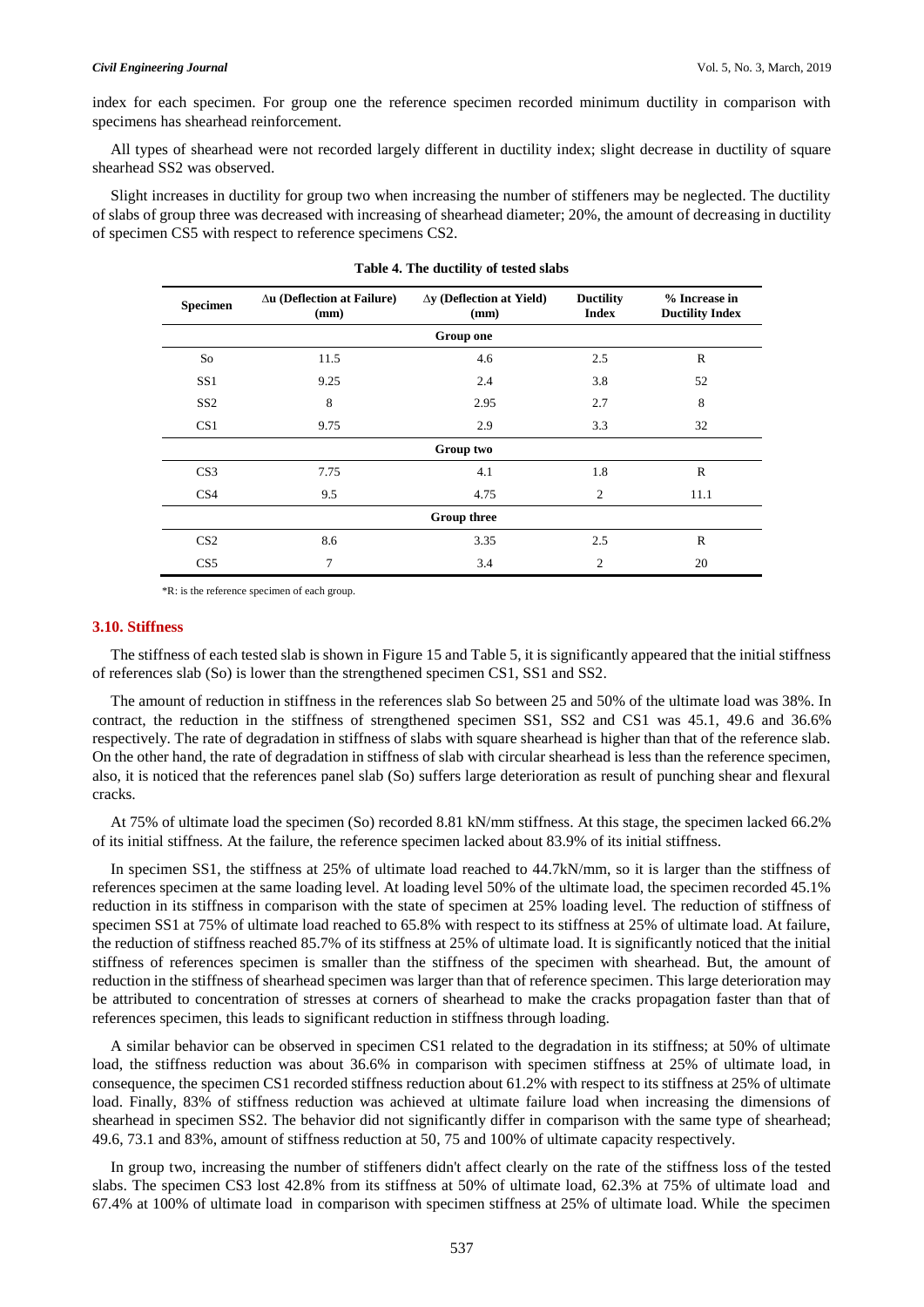#### *Civil Engineering Journal* Vol. 5, No. 3, March, 2019

CS4 achieved a decrease in its stiffness about 33.4% , 54.5% and 68.5% at 50% ,75% and 100% of ultimate load respectively in comparison with its stiffness at 25% of ultimate load .

In group three, a comparison between two specimens has different circular shearhead diameters (336 and 550 mm). The specimen CS5 lost about 41.7% from its stiffness at 50% of ultimate load. At 75% of ultimate load, the specimen lost about 58.2% of its stiffness at 25% of ultimate load. At failure (100% of ultimate load), the specimen lost about 71.3% of its stiffness at 25% of ultimate load. Briefly, the specimen has large diameter tend to loss it's stiffness faster than that of the specimen with small shearhead diameter.

| <b>Specimen</b>    | <b>Stiffness at</b><br>$25\%$ (1) | <b>Stiffness at</b><br>$50\%$ (2) | % Decrease<br>between $(1)$ and $(2)$ | <b>Stiffness at</b><br>$75\%$ (3) | % Decrease<br>between $(1)$ and $(3)$ | <b>Stiffness at</b><br>$100\%$ (4) | % Decrease<br>between $(1)$ and $(4)$ |  |  |
|--------------------|-----------------------------------|-----------------------------------|---------------------------------------|-----------------------------------|---------------------------------------|------------------------------------|---------------------------------------|--|--|
| Group one          |                                   |                                   |                                       |                                   |                                       |                                    |                                       |  |  |
| So                 | 26.11                             | 16.2                              | 38%                                   | 8.81                              | 66.2%                                 | 4.2                                | 83.9%                                 |  |  |
| SS <sub>1</sub>    | 44.7                              | 24.5                              | 45.1%                                 | 15.25                             | 65.8%                                 | 6.37                               | 85.7%                                 |  |  |
| SS <sub>2</sub>    | 53.3                              | 26.85                             | 49.6%                                 | 14.3                              | 73%                                   | 9.06                               | 83%                                   |  |  |
| CS <sub>1</sub>    | 32.52                             | 20.59                             | 36.6%                                 | 12.6                              | 61.2%                                 | 5.87                               | 82%                                   |  |  |
| Group two          |                                   |                                   |                                       |                                   |                                       |                                    |                                       |  |  |
| CS <sub>3</sub>    | 29.2                              | 16.7                              | 42.8%                                 | 11                                | 62.3%                                 | 9.5                                | 67.4%                                 |  |  |
| CS <sub>4</sub>    | 20.9                              | 13.9                              | 33.4%                                 | 9.5                               | 54.5%                                 | 6.18                               | 68.5%                                 |  |  |
| <b>Group Three</b> |                                   |                                   |                                       |                                   |                                       |                                    |                                       |  |  |
| CS <sub>2</sub>    | 25.6                              | 14.9                              | 41.7%                                 | 10.7                              | 58.2%                                 | 8                                  | 68.7%                                 |  |  |
| CS <sub>5</sub>    | 39.2                              | 28.12                             | 28.2%                                 | 21                                | 46.4%                                 | 11.25                              | 71.3%                                 |  |  |

| Table 5. The stiffness of tested slabs |  |  |  |  |  |  |  |
|----------------------------------------|--|--|--|--|--|--|--|
|----------------------------------------|--|--|--|--|--|--|--|



**Figure 15. Stiffness of tested slab at different levels**

## **6. Conclusions**

- Both square and circular shearheads increased the punching shear strength of tested flat plate panels, punching shear strength of panels have circular shearhead and square shearhead is found to increase by about 83.5% and 54.2% over reference specimen.
- The first crack load value is found by decrease about 50% for circular shearhead and about 11.5% for square shearhead in comparison with reference specimen.
- Number of stiffeners is found to decrease the punching shear strength and first crack load by about 20.3% of ultimate load and 40% of first crack load respectively.
- Punching shear strength and first crack load were increased as the diameter of shear head increased by about 50% and 14.5% respectively.
- In general, there is an increase in ductility due to the use of shearhead reinforcement.